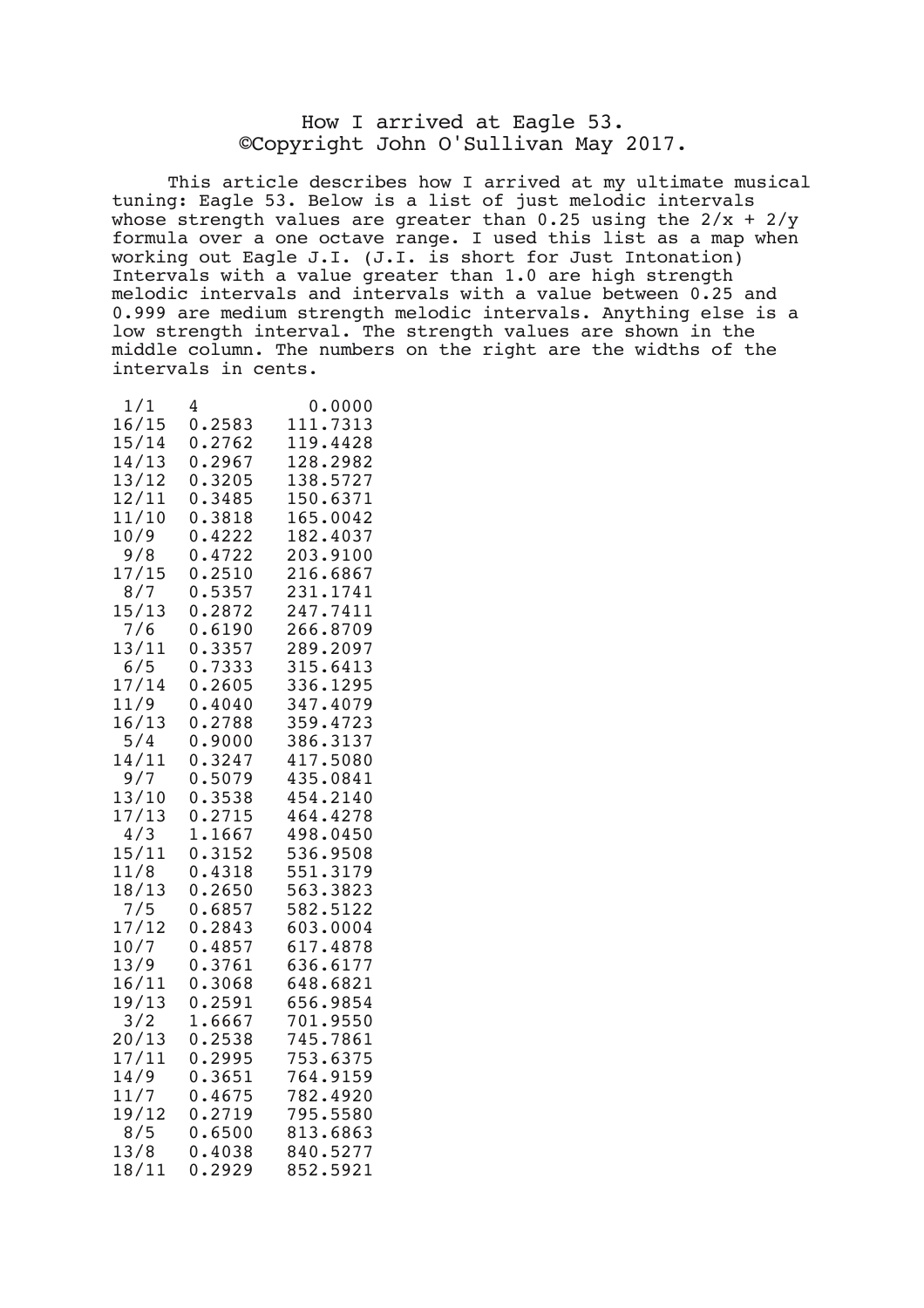| 5/3   | 1.0667 | 884.3587  |
|-------|--------|-----------|
| 17/10 | 0.3176 | 918.6417  |
| 12/7  | 0.4524 | 933.1291  |
| 19/11 | 0.2871 | 946.1951  |
| 7/4   | 0.7857 | 968.8259  |
| 16/9  | 0.3472 | 996.0900  |
| 9/5   | 0.6222 | 1017.5963 |
| 20/11 | 0.2818 | 1034.9958 |
| 11/6  | 0.5152 | 1049.3629 |
| 13/7  | 0.4396 | 1071.7018 |
| 15/8  | 0.3833 | 1088.2687 |
| 17/9  | 0.3399 | 1101.0454 |
| 19/10 | 0.3053 | 1111.1993 |
| 21/11 | 0.2771 | 1119.4630 |
| 23/12 | 0.2536 | 1126.3193 |
| 2/1   | 3 —    | 1200.0000 |

First of all, like most tunings, I start with two notes (1/1 and 2/1, an octave apart) and then add some notes in between. My tuning will be *octave repeating* (meaning that the notes in any given octave range will have frequencies exactly double that of the notes in the octave just below it and the notes will have frequencies exactly half of the notes in the octave just above it).

I think that the melodic aspect of a tuning is more important than the harmony aspect. Having a lot of good chords available is not much good if you can't play a decent melody. As I said I use the list of high strength and medium strength melodic intervals above as a *map* when I am working out a tuning.

At one point I wanted every note in the new tuning, when paired with every note (over a one octave range) to make a high or medium strength melodic interval within 6.7758 cents (256/255 my chosen tempering tolerance) accuracy of any interval in the list above. With a 12 note per octave tuning I don't think that this can be done.

I consider the tonics 1/1 and 2/1 to be more important than the notes in between and what *can* be done is to find 11 notes between 1/1 and 2/1 that are high or medium strength when paired melodically with *both* 1/1 *and* 2/1. Low strength intervals may occur elsewhere in the tuning but never in an interval that contains either the  $1/1$  or  $2/1$  notes over the one octave range.

Starting with 1/1 and 2/1 I add 4/3 and 3/2 to the tuning. Both 4/3 and 3/2 are high strength melodically when paired with both 1/1 and 2/1.

Next I add 5/3 because it is high strength melodically when paired with 1/1 and goes well with 2/1.

Now I add 6/5 because it is high strength melodically when paired with 2/1 and is also good (medium strength) when paired with  $1/1$ . I now have...

1/1, 6/5, 4/3, 3/2, 5/3, 2/1.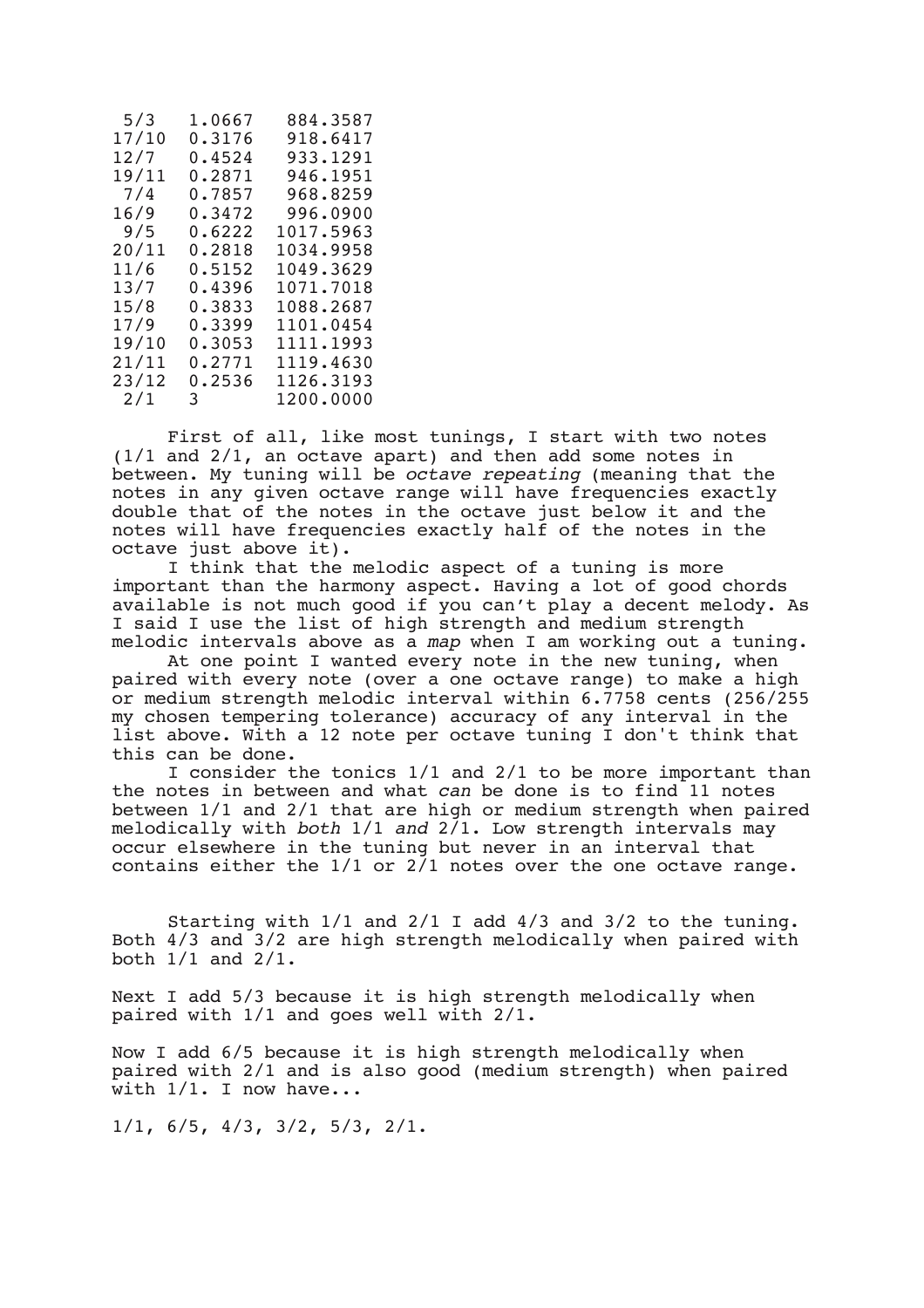Between 6/5 and 4/3 I have... 6/5 0.7333 315.6413 17/14 0.2605 11/9 0.4040 347.4079 16/13 0.2788 359.4723 5/4 0.9000 386.3137 14/11 0.3247 417.5080 435.0841<br>454.2140 13/10 0.3538<br>17/13 0.2715 17/13 0.2715 464.4278 498.0450

5/4 is the obvious choice as it is good melodically when paired with both  $1/1$  and  $2/1$  and is better than  $9/7$ . So  $5/4$  is in.

| Between $4/3$ and $3/2$ I have |                 |          |  |  |
|--------------------------------|-----------------|----------|--|--|
| 4/3                            | 1.1667          | 498.0450 |  |  |
| 15/11                          | 0.3152          | 536.9508 |  |  |
| 11/8                           | 0.4318 551.3179 |          |  |  |
| 18/13                          | 0.2650          | 563.3823 |  |  |
| 7/5                            | 0.6857          | 582.5122 |  |  |
| 17/12                          | 0.2843          | 603,0004 |  |  |
| 10/7                           | 0.4857          | 617.4878 |  |  |
| 13/9                           | 0.3761          | 636.6177 |  |  |
| 16/11                          | 0.3068          | 648.6821 |  |  |
| 19/13                          | 0.2591          | 656.9854 |  |  |
| 3/2                            | 1.6667          | 701.9550 |  |  |
|                                |                 |          |  |  |

The likeliest candidates here are 7/5 and 10/7. I consider 1/1 to be more resolved (and therefore more important) than 2/1 and 7/5 goes better with 1/1 than 10/7 so I'm choosing 7/5.

|  | 1.6667<br>0.2538<br>0.3651<br>0.4675<br>0.2719<br>0.6500<br>0.4038<br>0.2929<br>1,0667 |  | Between $3/2$ and $5/3$ I have<br>701.9550<br>745.7861<br>0.2995 753.6375<br>764.9159<br>782.4920<br>795.5580<br>813.6863<br>840.5277<br>852.5921<br>884.3587 |
|--|----------------------------------------------------------------------------------------|--|---------------------------------------------------------------------------------------------------------------------------------------------------------------|

8/5 is the obvious choice here so 8/5 is in.

I now have...

 $1/1, \quad , \quad , \quad 6/5, \quad 5/4, \quad 4/3, \quad 7/5, \quad 3/2, \quad 8/5, \quad 5/3, \quad , \quad , \quad 2/1.$ 

At this point I'm changing tactics: I want the I, IV and V chords available. IOW if the tonic is 1/1 I want a major chord on 1/1 and 4/3 and 3/2. If the tonic is E I want the E major, A major and B major chords available. Using the 9 notes listed just above, the E major and A major chords are available but not the B major. If I add 9/8 and 15/8 to the tuning then the B major chord becomes available. IOW the I, IV and V chords are available. I think that the I, IV, V chord progression (in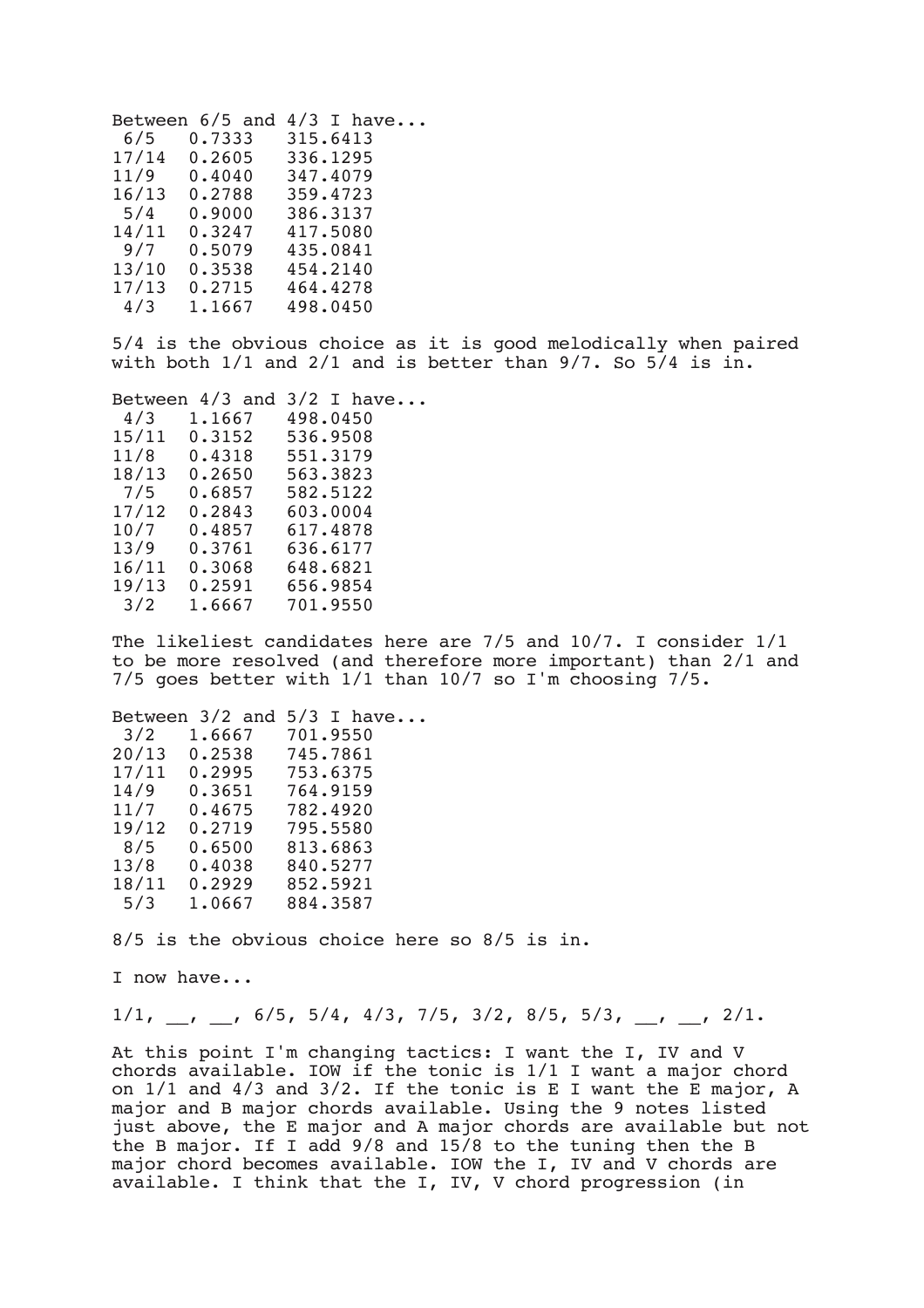various combinations) is the most common progression in western music. So 9/8 and 15/8 are in and they both pair well melodically with 1/1 and 2/1. I now have...

 $1/1$ , , 9/8, 6/5, 5/4, 4/3, 7/5, 3/2, 8/5, 5/3, 15/8, 2/1.

Between  $1/1$  and  $9/8$  I have...<br> $1/1$  4 0.0000 1/1 4 0.0000<br>16/15 0.2583 111.7313 16/15 0.2583 111.7313 15/14 0.2762 119.4428 14/13 0.2967 128.2982 138.5727 12/11 0.3485 150.6371<br>11/10 0.3818 165.0042 11/10 0.3818 165.0042 0/9 0.4222 182.4037<br>9/8 0.4722 203.9100 203.9100

10/9 is too close to 9/8 to be implemented on a fretted instrument (the frets would be too close together for comfortable playing. 11/10, 12/11, 13/12 and 14/13 contain primes 11 or 13 and therefore will not pair nicely with the other notes so far. 15/14 does not pair well with 2/1. 16/15 is good, 2/1 over 16/15 gives 15/8, a medium strength melodic interval. So I'm choosing 16/15.

Between 5/3 and 15/8 I have...<br>5/3 1.0667 884.3587 5/3 1.0667 884.3587 17/10 0.3176 918.6417<br>12/7 0.4524 933.1291 933.1291<br>946.1951 19/11 0.2871<br>7/4 0.7857 7/4 0.7857 968.8259 16/9 0.3472 996.0900 1017.5963 20/11 0.2818 1034.9958 11/6 0.5152 1049.3629<br>13/7 0.4396 1071.7018 13/7 0.4396 1071.7018 1088.2687

The likely candidates here are 12/7, 7/4, 16/9, 9/5 and 11/6. 12/7 is too close to 5/3. 7/4 is okay but being a 7 limit note will not pair well with many other notes. 16/9 is okay too but not as strong as 9/5. 11/6 has prime 11 and will not pair well with many other notes. Using 9/5 introduces another major chord on the 6/5 note so I'm choosing 9/5 which also pairs nicely with 2/1. I now have a 12 note per octave just scale which I call Eagle J.I....

1/1, 16/15, 9/8, 6/5, 5/4, 4/3, 7/5, 3/2, 8/5, 5/3, 9/5, 15/8, 2/1.

There is no room for additional notes as this would not be suitable for small fretted instruments like a ukelele or mandolin (i.e. some frets would be too close to each other for comfortable playing). This just tuning is not new. Back in the 90s I read somewhere that it is called "Just with 7 limit tritone" and I do not know who worked it out first.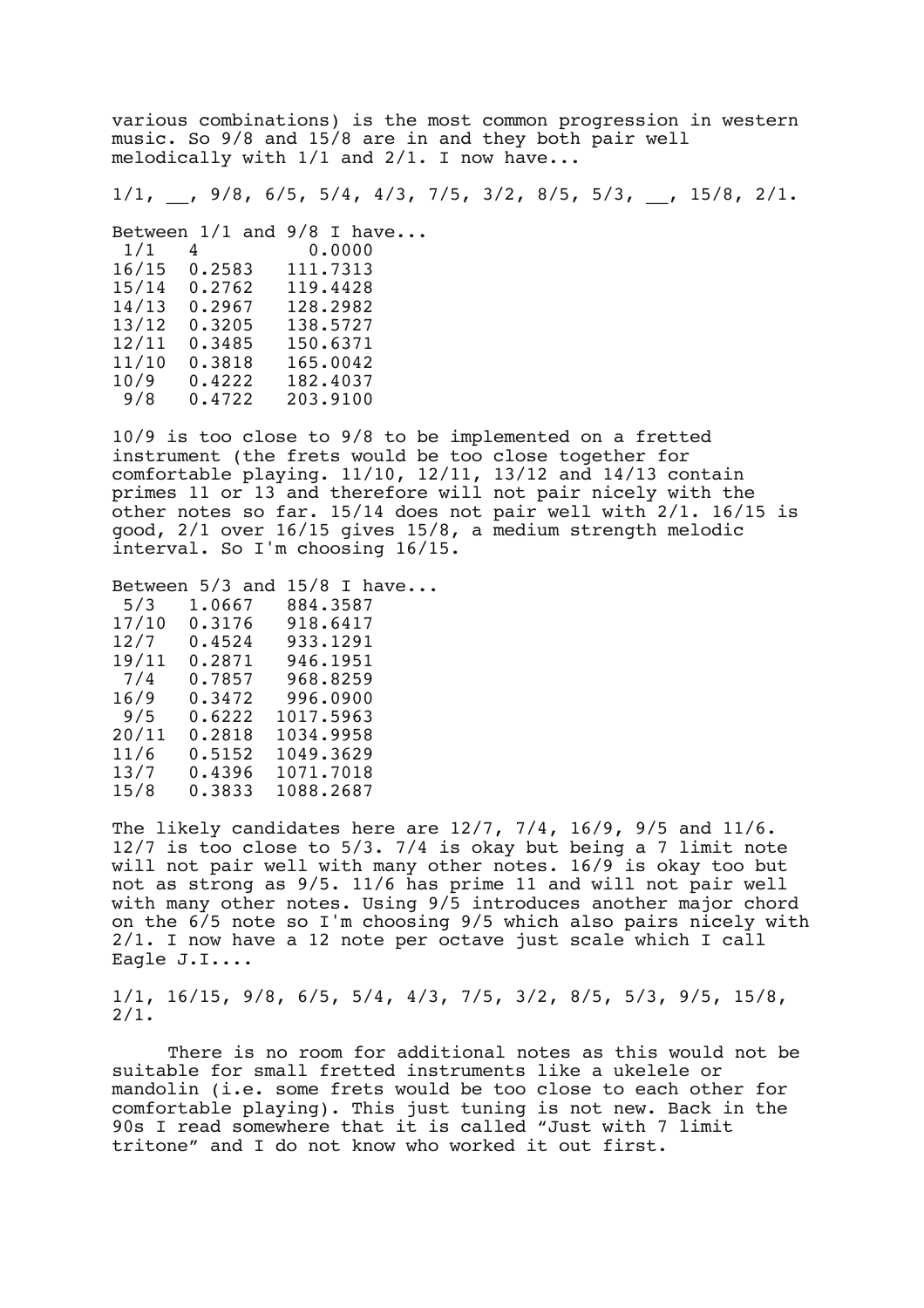There is no strong chord on the twelfth note (15/8) so the scale needs to be tempered. I raised the second note, 16/15, by 1.6 cents (from 111.7c to 113.3c) so that it could function as a 15/14 as well (within 6.7758 cents accuracy). I also raised the seventh note,  $7/5$ , by 1.6 cents (from  $582.5c$  to  $584.1c$ ) so that a minor chord could be played on the twelfth note (15/8) where all of the intervals in the chord are within 6.7758 cents of just.

I don't think that this is the best tempering of the just tuning. In May or June of 2016 I posted this just tuning on one of the Facebook tuning groups and (as I said in the introduction) a prominent member of the group, Paul Erlich suggested "tempering out the marvel comma, 225/224". I don't fully understand what this means but another member of the group, Jake Freivald, picked up on Paul's suggestion and thought that *quantising* the scale to an EDO that tempers out 225/224 might be good.

EDO stands for Equal Division of the Octave. The standard western tuning, 12 Tone Equal Temperament, could be called 12EDO because it divides the octave into 12 equal steps. 31EDO divides the octave into 31 equal steps. Jake proposed three EDOs that temper out 225/224 and these were 41EDO, 53EDO and 72EDO. Note that only 12 notes (these are within +/-6.7758 cents of the 12 notes in Eagle J.I.) in each EDO are used and the others are not used. In the end (on 22nd June, 2016) I chose the 12 note subset of 53EDO, as my favourite, or ultimate, tuning. This tuning is the most accurate (closest to Eagle J.I.)of the three suggested by Jake. I'm calling it Eagle 53, or just Eagle. A big thank you to Paul and Jake for their input towards the creation of Eagle 53.

By coincidence Eagle 53 is not new. It is a 53EDO version of both Euler's Genus Diatonico-chromaticum and Ellis' Duodene, both of which are identical to Eagle J.I. except that Euler and Ellis used  $45/32$  (590.2c) instead of  $7/5$  (582.5c) in their just scales. I do not know who was the first person to quantise Euler's/Ellis' just scale to 53EDO. Here is a quick overview of Eagle 53…

Eagle 53

| E  | 1/1       | 0.0       | just                    |                        |                     |       |
|----|-----------|-----------|-------------------------|------------------------|---------------------|-------|
| F  | 16/15     | 113.2075  | sharp of just by $1.5$  |                        |                     | cents |
| F# | 9/8       | 203.7736  |                         | flat of just by $0.1$  |                     | cents |
| G  | 6/5       | 316.9811  | sharp of just by $1.3$  |                        |                     | cents |
| G# | 5/4       | 384.9057  | flat of just by 1.4     |                        |                     | cents |
| A  | 4/3       | 498.1132  | sharp of just by $0.07$ |                        |                     | cents |
| A# | 7/5       | 588.6792  | sharp of just by 6.2    |                        |                     | cents |
| B. | 3/2       | 701.8868  |                         | flat of just by $0.07$ |                     | cents |
|    | C $8/5$   | 815.0943  | sharp of just by 1.4    |                        |                     | cents |
| C# | 5/3       | 883.0189  |                         |                        | flat of just by 1.3 | cents |
| D  | 9/5       | 1018.8679 | sharp of just by $1.3$  |                        |                     | cents |
| D# | 15/8      | 1086.7925 |                         | flat of just by $1.5$  |                     | cents |
|    | $E \t2/1$ | 1200.0    | just                    |                        |                     |       |
|    |           |           |                         |                        |                     |       |

0.0, 113.2075, 203.7736, 316.9811, 384.9057, 498.1132, 588.6792, 701.8868, 815.0943, 883.0189, 1018.8679, 1086.7925, 1200.0